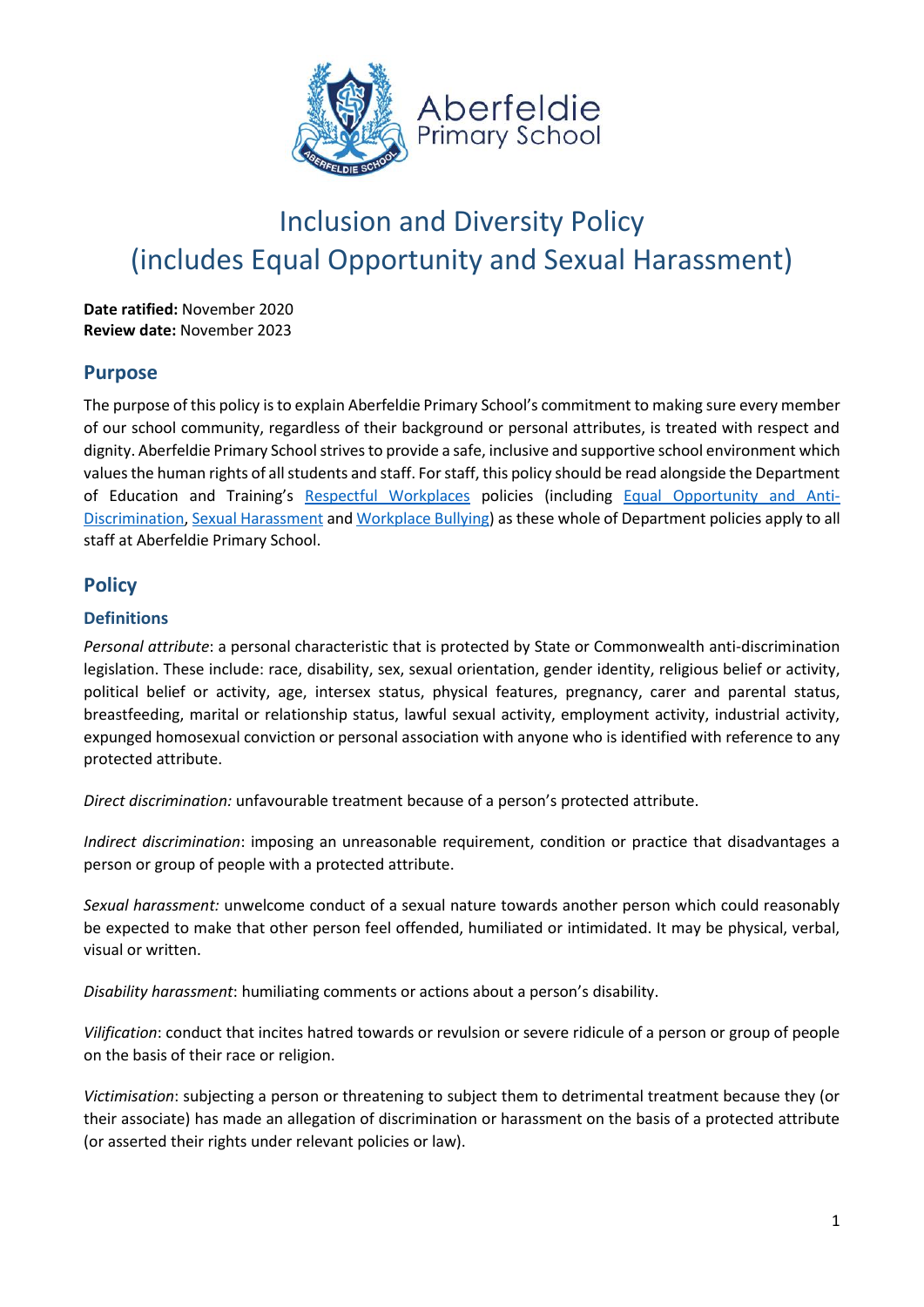#### **Inclusion and diversity**

Aberfeldie Primary School is committed to creating a school community where all members of our school community are welcomed, accepted and treated equitably and with respect regardless of their backgrounds or personal attributes such as race, language, religious beliefs, gender identity, disability or sexual orientation so that they can participate, achieve and thrive at school. Aberfeldie Primary School has inclusion as one of its core three values, it is at the forefront of teachers, students and the school community's minds at all times.

Aberfeldie Primary School acknowledges and celebrates the diversity of backgrounds and experiences in our school community and we will not tolerate behaviours, language or practices that label, stereotype or demean others. At Aberfeldie Primary School we value the human rights of every student and we take our obligations under anti-discrimination laws and the Charter of Human Rights and Responsibilities seriously.

Aberfeldie Primary School will:

- Actively nurture and promote a culture where everyone is treated with respect and dignity
- ensure that students are not discriminated against (directly or indirectly) and where necessary, are reasonably accommodated to participate in their education and school activities (eg school sports, concerts, special events, class events such as excursions, inclusions, Graduations) on the same basis as their peers
- acknowledge and respond to the diverse needs, identities and strengths of all students
- encourage empathy and fairness towards others
- challenge stereotypes that promote prejudicial and biased behaviours and practices
- contribute to positive learning, engagement and wellbeing outcomes for students
- respond to complaints and allegations appropriately and ensure that students are not victimised.

Bullying, unlawful discrimination, harassment, vilification and other forms of inappropriate behaviour targeting individuals or groups because of their personal attributes will not be tolerated at Aberfeldie Primary School. We will take appropriate measures, consistent with our *Student Wellbeing and Engagement* and *Bullying Prevention* policies to respond to students who demonstrate these behaviours at our school.

Students who may have experienced or witnessed this type of behaviour are encouraged to speak up and to let their teachers, parents or carers know about those behaviours to ensure that inappropriate behaviour can be addressed.

Students that are involved in bullying or harassing others on the basis of their personal attributes will be supported to understand the impact of their behaviour.

#### **Reasonable adjustments for students with disabilities**

Aberfeldie Primary School also understands that it has a legal obligation to make reasonable adjustments to accommodate students with disabilities. A reasonable adjustment is a measure or action taken to assist students with disabilities to participate in their education on the same basis as their peers. Reasonable adjustments will be made for students with disabilities in consultation with the student, their parents or carers, their teachers and if appropriate, their treating practitioners. Our school may consult through Student Support Group processes and in other less formal ways. For more information about support available for students with disabilities, and communicating with us in relation to a student's disability, please refer to our school's *Student Wellbeing and Engagement* policy or contact the Assistant Principal through the office, for further information.